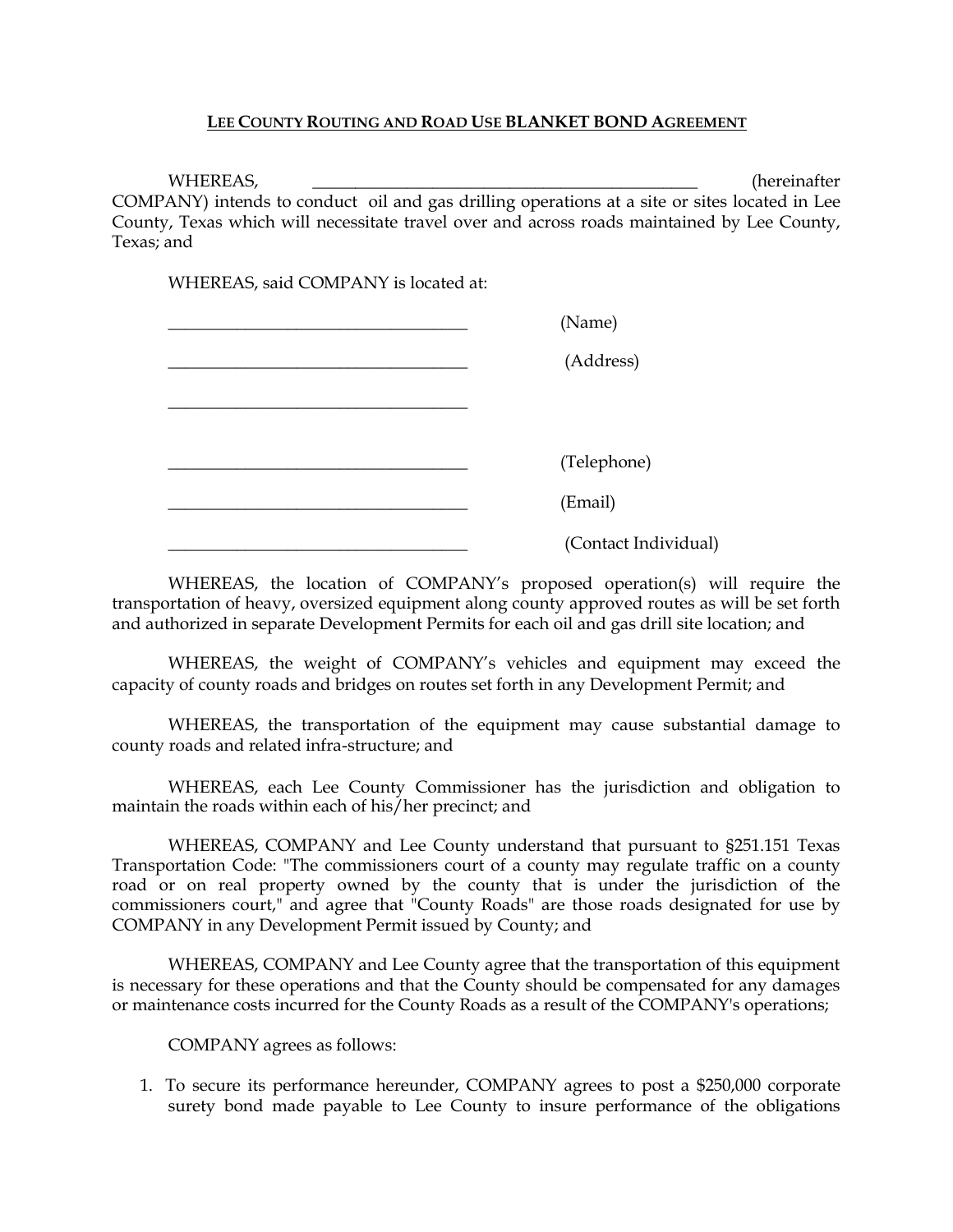incurred herein and specifically any damage that might be sustained to any county road, bridge, or related infrastructure as a result of COMPANY's movement of vehicles and equipment on County roads. **THIS BOND IS INTENDED AS A BLANKET BOND TO COVER ALL OF COMPANY'S OIL AND GAS DEVELOPMENT ROAD USE ACTIVITIES IN LEE COUNTY AS AUTHORIZED IN THIS AGREEMENT.** In no event shall COMPANY'S liability for damages be limited to the bond amount, and COMPANY agrees to pay any additional sums on demand. Said bond covers damages resulting from travel on County roads.

- a. COMPANY's obligation to post the bond shall begin upon filing of COMPANY's first commercial development application.
- b. The bond shall remain in full force and effect throughout the COMPANY's oil and gas drilling activities.
- c. The bond shall be released and the surety and COMPANY shall be relieved of all obligations hereunder and under the terms of the bond the 45th day after the COMPANY's delivery of written notice to the County that drilling operations from spud through completion have been performed on all COMPANY's wells for which a development permit was issued to leave only maintenance and operation status of all wells.
- d. COMPANY shall post the bond and provide County a copy of said bond prior to any Development permits being issued to COMPANY for which a bond is required.
- e. The bond or insurance policy must be written by an insurance company licensed to do business in the State of Texas.
- 2. COMPANY, as used herein, shall include: COMPANY, operator of COMPANY, contractors, subcontractors, vendors, agents, and/ or all other affiliates.
- 3. COMPANY agrees that it shall apply for a Development Permit with County for each Oil and Gas Development within County. Each Development Permit issued shall establish routes and/or roads to be used by COMPANY for a particular Oil and Gas Development. COMPANY agrees and acknowledges that it will timely apply for any other applicable permits, e.g., flood plain development, County Road Entry Permits, Temporary Water Line Road Crossing Permit, ….
- 4. COMPANY agrees that it shall only utilize the route(s) and roads specified in the Development permit issued by COUNTY for the transport of all necessary equipment to the project location specified in the development permit, without weight limitations, for such time as operations continue on the location. Notwithstanding the foregoing, COMPANY shall determine the weight limits for roads to be utilized and the strength and design sufficiency of the roads, bridges, and culverts on the roads to carry and withstand the weight of COMPANY's vehicles traveling on the roads. **Routes approved by County do not guarantee or warranty that any such road, bridge, or culvert is capable of withstanding the contemplated or expected road use.**
- 5. COMPANY agrees to use its vehicles and equipment in such a manner as not to block or otherwise interfere with other traffic along the route specified and that said route will be open to public traffic at all times, and further agrees to provide 48 hour notice to the County before transporting any equipment along the route set forth above that would interrupt the normal flow of traffic.
- 6. COMPANY agrees and accepts responsibility and liability for damages of whatever nature to the road bed, road surface, bridges, culverts, signs, structures, fences, right of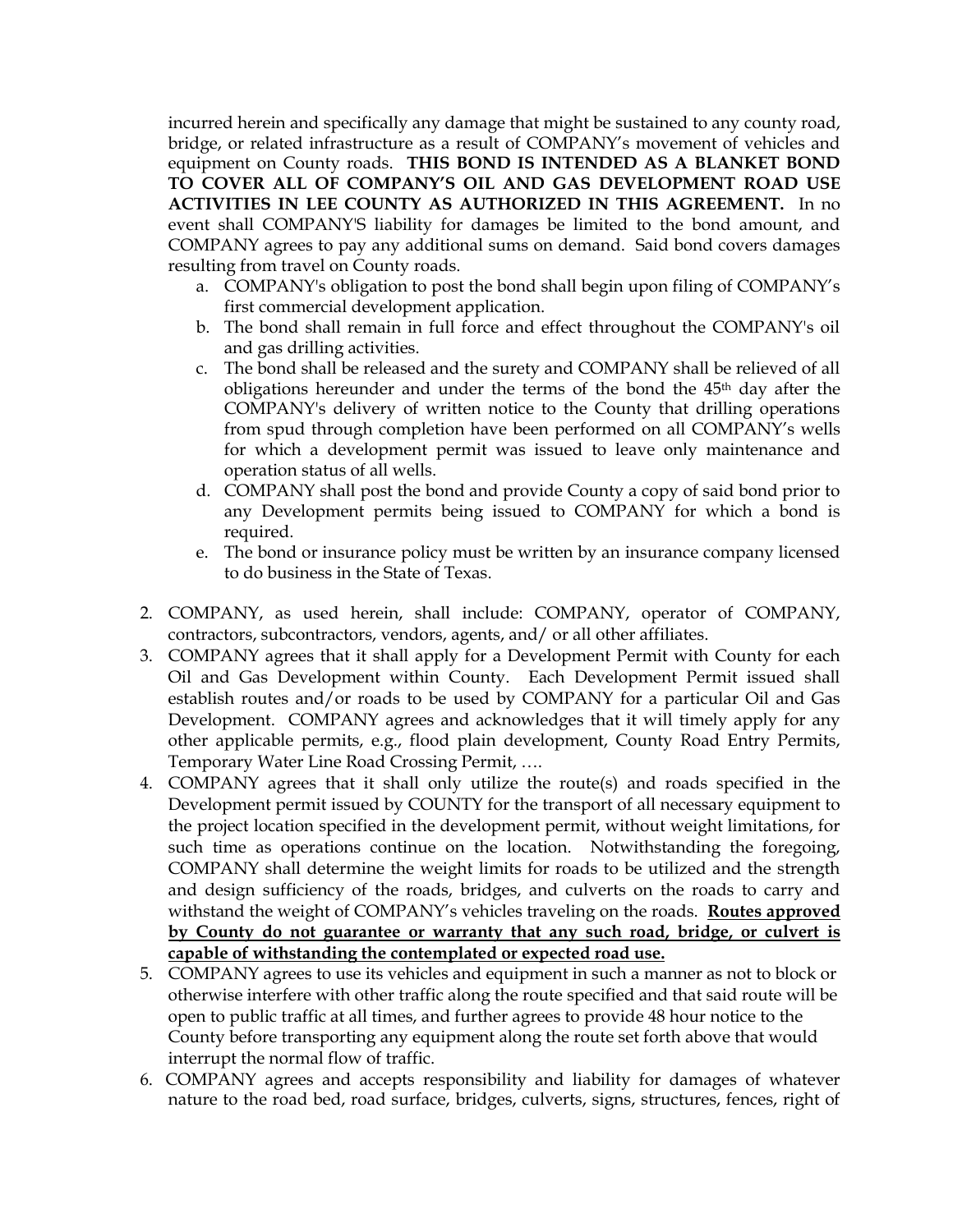ways, etc. that result from the movement of COMPANY's vehicles and equipment over any roads described in a Development permit or any other County Road. **COMPANY agrees to immediately report any damage caused by COMPANY to the Lee County Commissioner of the precinct where the damage occurred.**

- 7. In the event that COMPANY's operations cause an immediate and serious safety hazard, COMPANY or COMPANY'S representative shall, without delay, call the Lee County Commissioner in whose precinct the damage occurred, the Lee County Permitting Office at 979-212-8070, or, if the emergency occurs outside normal working hours, the Lee County Sheriff's Office at 979-542-2800;
- 8. Within 10 days of discovery, County shall notify COMPANY when damages to road, bridges and related infra structure suspected caused by COMPANY occurs. COMPANY shall designate in its Development Permit the COMPANY representative to whom notice shall be given. County (through the County Commissioner(s) in whose precinct the damage occurred) and COMPANY agree to informally meet to settle any potential damage claims by County. If an informal agreement is reached and the County performs the necessary repairs and is to be reimbursed, the Commissioner shall invoice COMPANY within ninety days of completion of repairs. COMPANY shall remit payment to County within 60 days from the date of the invoice. Nothing herein prohibits COUNTY and COMPANY agreeing that COMPANY may provide in-kind materials, equipment, and labor for the repair of any damages caused by COMPANY. Nothing in this subsection shall operate to negate COMPANY's responsibility to repair the damages caused by COMPANY.
- 9. COMPANY agrees and it is COMPANY'S responsibility to reimburse Lee County for the cost of materials (including freight), labor, and equipment (based on published 2015 FEMA Schedule of Equipment Rates) to repair county roads damaged by COMPANY.
	- a. Absent informal agreement, County agrees that COMPANY's obligations shall not begin until COMPANY has received the County's notice of the nature and extent of the damage and an estimate of the cost of repair.
	- b. If no informal agreement is reached between County and COMPANY, County shall bill COMPANY the actual cost to repair the road and related infrastructure. COMPANY agrees to pay the billed cost within 60 days from billing. Billing shall be to the address as shown on this Agreement. Failure to pay upon demand shall be grounds for County to file suit against COMPANY. COMPANY agrees that venue for any such suit lies in Lee County, Texas.
- 10. COMPANY agrees that its failure to pay the cost of repairing any such damage shall be grounds for the Lee County Commissioner's Court to revoke this Road Use and Blanket Bond Agreement.
- 11. The rights and duties under this agreement will not be assigned without the prior written consent of the other party, which consent shall not be unreasonably withheld. Assignment by the Company shall not become effective until the assignee has replaced the bonds required hereunder and such bond has been accepted by the County.
- 12. No transfer of interest by COMPANY in the subject operations, whether it be drilling or